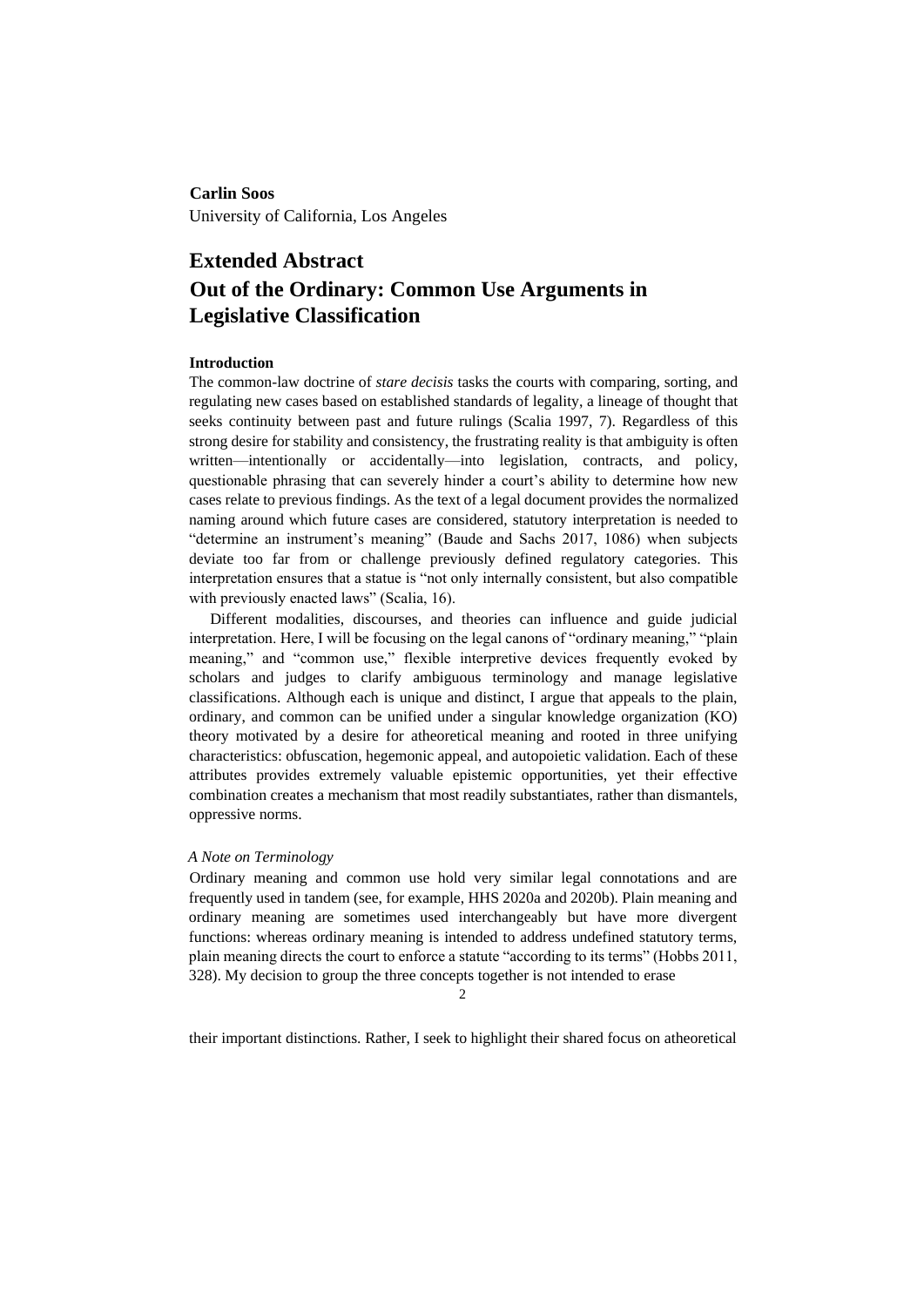meaning, their often similar applications, and the potential consequences of their use.

The precedent of "common usage" in knowledge organization (KO) standards, such as the Anglo-American Cataloging Rules, and in classification theory more broadly (Svenonius 2009, 88-89) is of notable importance to this discussion. Unfortunately, I have not yet identified similarly direct KO references for the other two concepts. My choice to unite the three as a singular classificatory theory is therefore rooted in their usage in the domain of U.S law, not knowledge organization. That being said, I do believe there are broader applications for an ordinary meaning classification theory, which I intend to address in future work.

#### **Methodology**

Hjørland and Albrechtsen have explained that the "domain-analytic paradigm in information science (IS) states that the best way to understand information in IS is to study the knowledge-domains as thought or discourse communities, which are parts of society's division of labor" (1995, 400-401). Tennis (2003) emphasizes that this particular definition positions a domain as a type of discourse community, a distinction which makes the two analogous rather than synonymous.

Given the interplay between discourses and domains, Smiraglia states that "[discourse] analysis is an important tool for domain analysis for the richness of context it can reveal in the blending of conceptual and social constructs within and among domains" (2015, 15). Recognizing this valuable methodological relationship, I build upon KO tradition (ibid, 20) and make use of a complementary pairing of domain and discourse analyses, turning primarily to legal theory, legislation, and court opinions to understand how ordinary meaning, plain meaning, and common use function as classificatory devices. Both the legal discourse surrounding these concepts and their judicial applications will be considered.

# **Ordinary Meaning in Statutory Interpretation**

Solan and Gales (2016) identify three techniques most commonly used by judges and legal scholars seeking ordinary meaning: linguistic intuitions, dictionary definitions, and reference to linguistic corpora.

### *Linguistic Intuitions*

The most common way of determining ordinary meaning relies "upon one's knowledge of the language as a native speaker" (ibid, 254). This intuitive process results from observed information patterns, personal experiences, and learned behaviors, a functioning I view similarly to the cognitive theory of perceptual categories (APA n.d.). In both phenomena, a more reactionary form of classification occurs based on acquired

3

associations, a relationality that allows an individual to create connections and establish groupings of similar kinds. Central to intuition is a dependence upon pattern formation and the establishment of particular "standards of similarity" (Quine 1969, 123), both of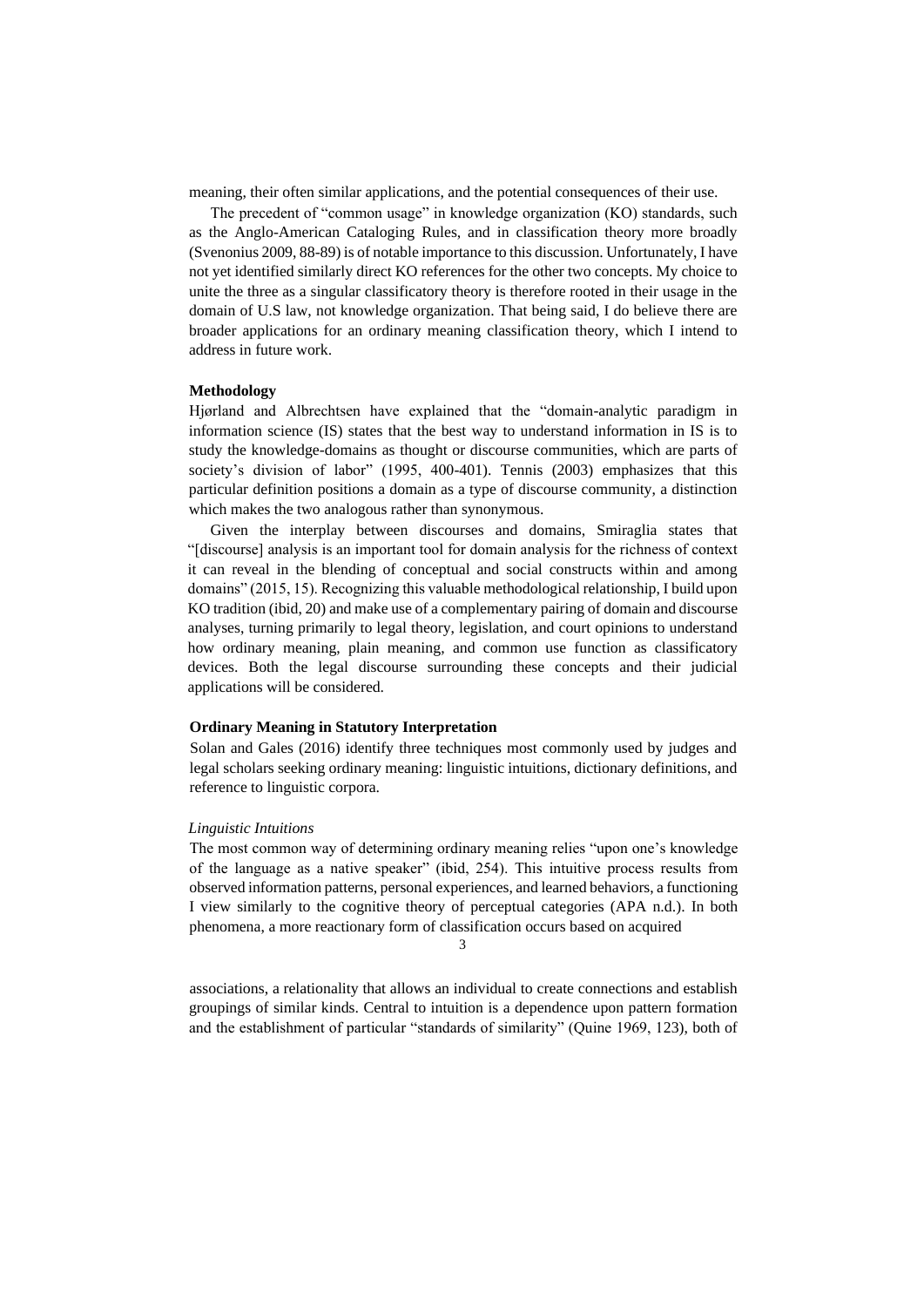which provide information on what something is and how it relates to other things.

Justice Potter Stewart epitomized intuitive interpretation in his commentary on *Jacobellis v. Ohio*, the 1964 Supreme Court case that grappled with the boundary between "obscenity" and constitutionally protected freedom of expression. When prompted to define "hardcore pornography" and, ultimately, state whether the film central to the case fit that description, Stewart famously replied, "I know it when I see it, and the motion picture involved in this case is not that" (LII n.d.). This claim—that he will "know it when [he] sees it"—speaks to the way linguistic intuition and tacit knowledge (Polanyi 1966) can lead us to meaning without providing the language to articulate our reasoning. We simply know it, intuitively, to be true.

The fact that Stewart's phrase has found popular usage beyond the Court speaks to a common and persistent reliance on linguistic intuition in daily life. Regardless of its frequent usage, Solan and Gales note two fundamental limitations to this epistemic method: confirmation bias and unobserved variation. Just as the nature of linguistic intuition results in a reactionary sense of what is ordinary, there is a similarly reactionary rejection of alternatives. While this intuitive response can be handy, it can be dangerous in circumstances where a deep consideration of all possibilities is needed. (For example, in a high-stakes Supreme Court case.)

#### *Dictionary Definitions*

When seeking ordinary meaning beyond our own intuition, turning to a dictionary might seem like the most obvious answer, a belief substantiated by the Supreme Court's increasing reliance on "dictionary definitions in determining the ordinary meanings of statutory terms" (Hobbs 2011 238-239). The Court's affection for dictionaries, however, has a long history, as exemplified by *Nix v. Hedden*. In this 1893 case, the Court had to decide if tomatoes should be regulated as fruits or vegetables within the Tariff Act of 1883. Over the course of this trial, the only real "evidence" brought forth by either side were the definitions of various fruits and vegetables as provided by Webster's Dictionary, Worcester's Dictionary, and the Imperial Dictionary. By the time both sides concluded their arguments, the definitions of tomato, pea, eggplant, cucumber, squash, pepper, potato, turnip, parsnip, cauliflower, cabbage, carrot, and bean had been read into the Court's record.

Ultimately, the Court's justices determined that neither party proved the terms fruit and vegetable held any special meaning in "common speech" or the Act itself. Lacking any legislative specification, and with "no evidence that the words […] have acquired any special meaning in trade or commerce," Justice Horace Gray stated that the words "must receive their ordinary meaning" (Gray 1892, 305-306).

4

Dictionaries might seem like the least problematic sources for obtaining views of the ordinary, plain, and common, but fundamental misunderstandings about how dictionaries are actually compiled can severely compromise the legitimacy of this interpretive method. For example, judges often select a particular definition based on its ranked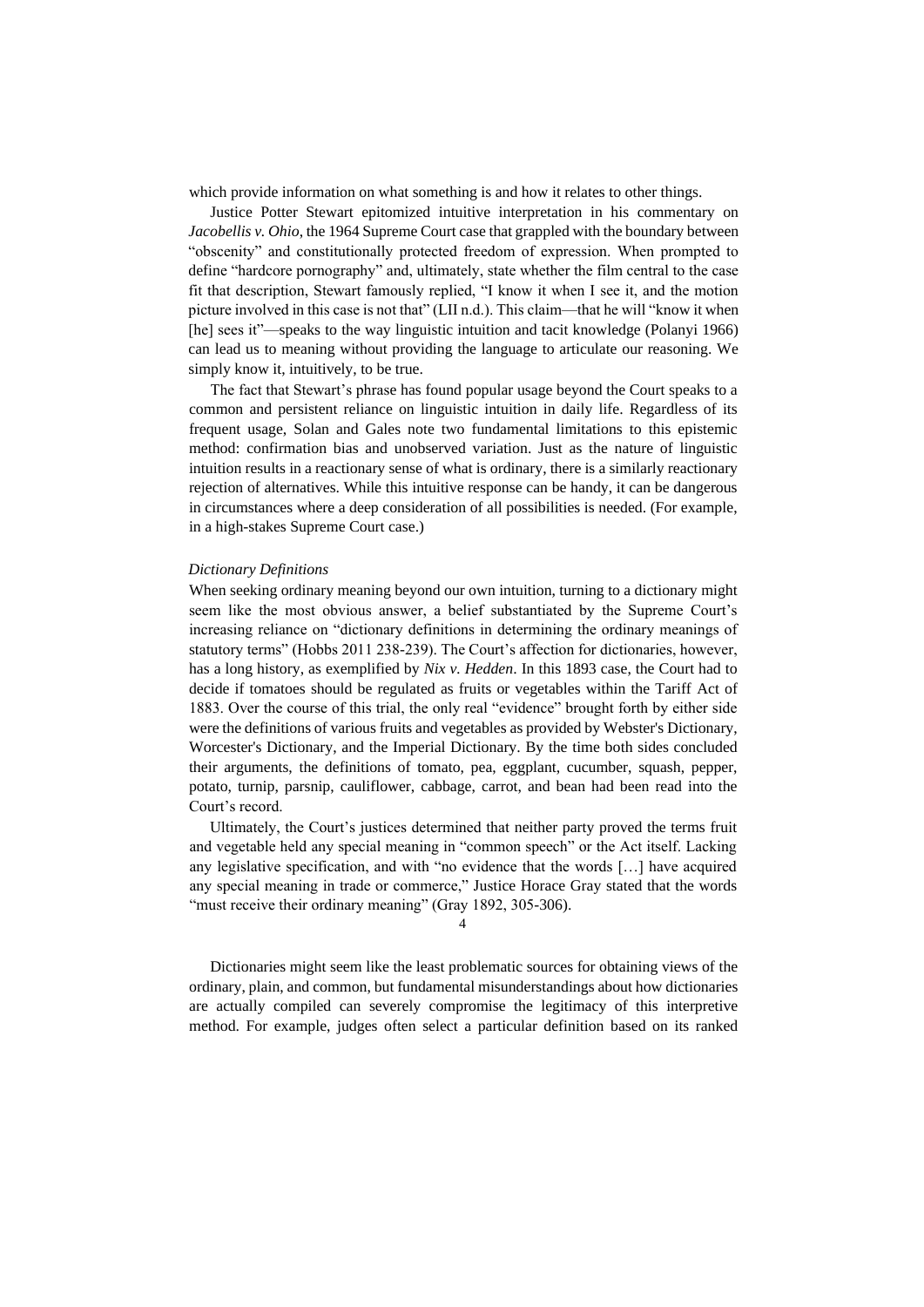placement in an entry, believing that "definitions are presented in order from the most to the least common usage" (Stewart 2018, 1498). While perhaps a reasonable assumption, this is not always the case, and this misconception can introduce major issues if definition order is the linchpin upon which a case rests.

#### *Linguistic Corpora*

The final technique proposed by Solan and Gales is corpus linguistics, a newer interpretive methodology that relies on robust word databases to determine linguistic meaning (Ehrett 2019, 50). By collecting as many documented uses of a particular term as possible, those championing the linguistic corpora seek to identify trends in how actual people use actual words to actually communicate.

In a way, corpus linguistics recognizes how temporal and spatial influences affect meaning—or, as Drabinski puts it, that "systems of categorization and naming are inextricable from the historical contingencies of their own production" (Drabinski 2013, 102). However, very much *unlike* Drabinski's ultimate determination that these contextual influences mean that "there can be no 'correct' categorical or linguistic structures, only those that discursively emerge and circulate in a particular context," scholars and judges who use the corpus to interpret legislation seem to argue that you *can*, at least in part, claim that some meanings are more legitimate than others. This "correctness" is typically linked with frequency of use (Ehrett, 54).

#### **Ordinary Meaning as a Classificatory Theory**

In 2020, the U.S. Department of Health and Human Services (HHS) rescinded antidiscrimination protections for transgender patients under Section 1557 of the Affordable Care Act, citing a return to the "ordinary meaning" of the word "sex" (HHS 2020a, 3). After a standardized review process, the HHS rejected the inclusion of gender identity under protections "on the basis of sex" and reverted to the "plain meaning" of the phrase (HHS 2020b, 12-13). Melodie Fox has previously described the classificatory power of legal discourse to produce "determinations of sex differentiation that hold civil and even violent consequences in the lived experience of those impacted by its rulings" (2016, 688), a warning fully substantiate by the HHS's recent action.

Executive action has since annulled these changes, but this HHS case study perfectly demonstrates how appeals to the ordinary, plain, and common can be used for nefarious purposes. Additionally, the use of "sex" as a legilsative category illustrates the three main characteristics around which ordinary meaning, common use, and plain meaning operate: obfuscation, hegemonic appeal, and autopoietic validation.

#### 5

#### *Obfuscation*

Rather than explicitly stating the true values, beliefs, and criteria behind a particular classificatory action, ordinary meaning obscures its user's true influences and motivations. Claims that the HHS will enforce Section 1557 by returning to the "ordinary meaning of the word 'sex' in the statute" (HHS 2020a, 3) says very little about the actual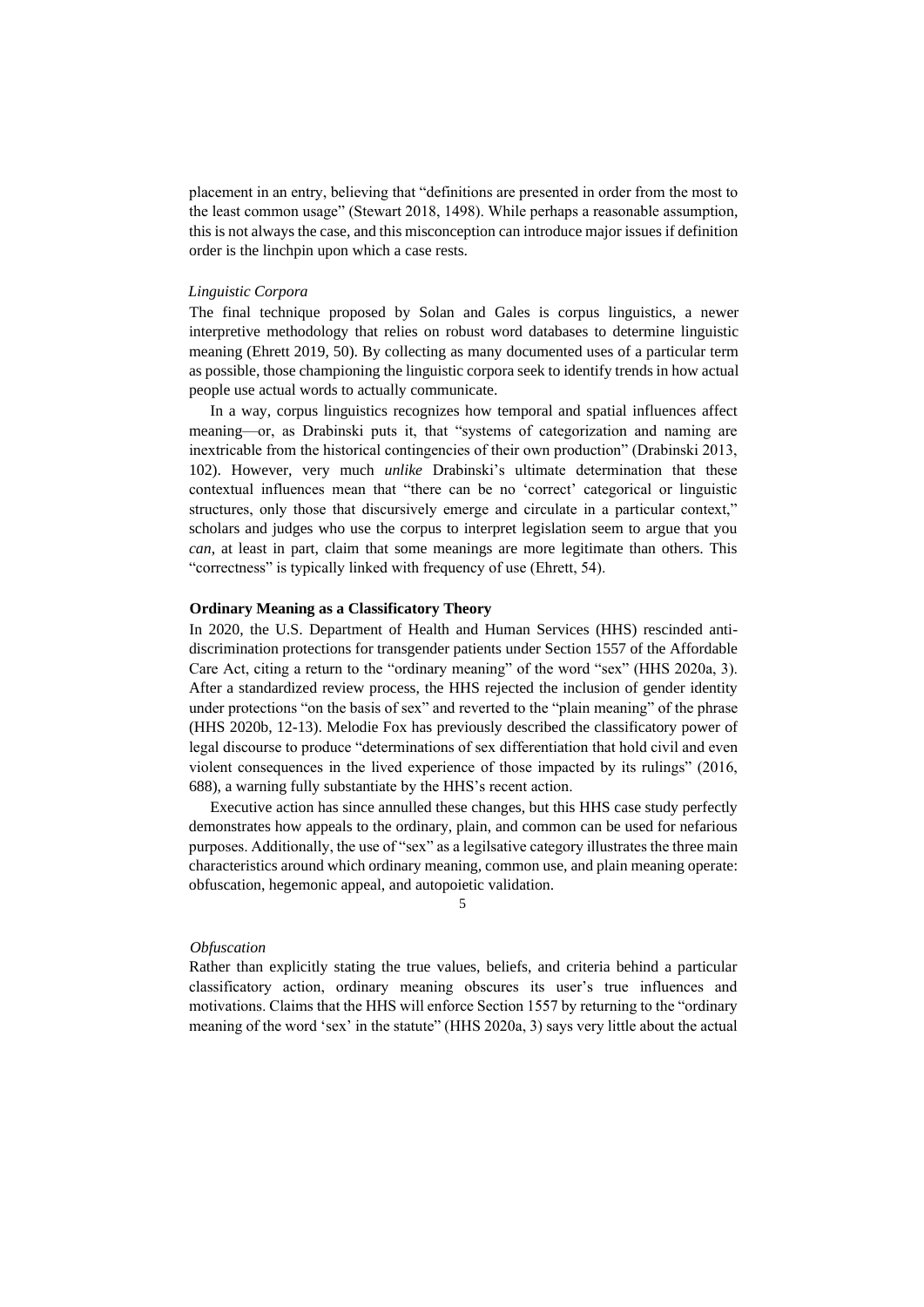factors used to reach their conclusion. What actions were taken? Whose ordinary meaning is being presented? What are the alternatives? Assumptions can surely be made, but the primary role of statutory interpretation is to clarify vague language, not kick the ambiguous can down the road.

#### *Hegemonic Appeal*

Simply put, basing "correctness" on frequency of use will almost always privilege socially dominant paradigms, ontologies, and values. As minority communities are, well, in the minority, I am preemptively concerned that correlating frequency with correctness will help maintain, rather than dismantle, oppressive hierarchies. Critical KO literature on user warrants might prove beneficial to understanding this particular topic.

#### *Autopoietic Validation*

When frequency of use becomes the marker of correctness, the very act of using something common, plain, or ordinary validates its status as such. That is, since using something innately adds to its frequency of use, each new application strengthens the claim that it is, in fact, common. This has the simultaneous effect of raising the likelihood that the same meaning will find future application. By selecting and supporting a particular meaning, these choices reproduce their own validity in a highly efficient fashion.

# **Conclusion**

Over two decades of KO scholars have refuted the belief that any method of classification can be atheoretical (Hjørland 2016), neutral (Olson 2001), or objective (Drabinski 2013), offering a critical bibliography well positioned to discuss and understand the dangers of the ordinary. Depending on one's perspective, "there are many ways to read a legal text, each with its own claim to authority" (Baude and Sachs 2017, 1082). Still, none of these readings, nor the legal categories they support, can be viewed as wholly atheoretical or detached from external influence.

As suggested in the three cases discussed above, the ordinary, common, and plain have found widespread use in a variety of cases, resulting in a variety of consequences. This flexibility surely makes for an incredibly effective interpretive device, but its support for hegemonic viewpoints, obfuscation of underlying logics, and autopoietic validation raises critical concerns. Instead of removing "special interests," as is implied

6

by the concepts, the canons of common use, plain meaning, and ordinary meaning simply neutralize and support hegemonic values, repackaging them as atheoretical reflections of "what is." Consequently, legislative categories resulting from these meanings are difficult to refute. How do you challenge a defense that essentially boils down to, "That's just the way things are"?

# **References**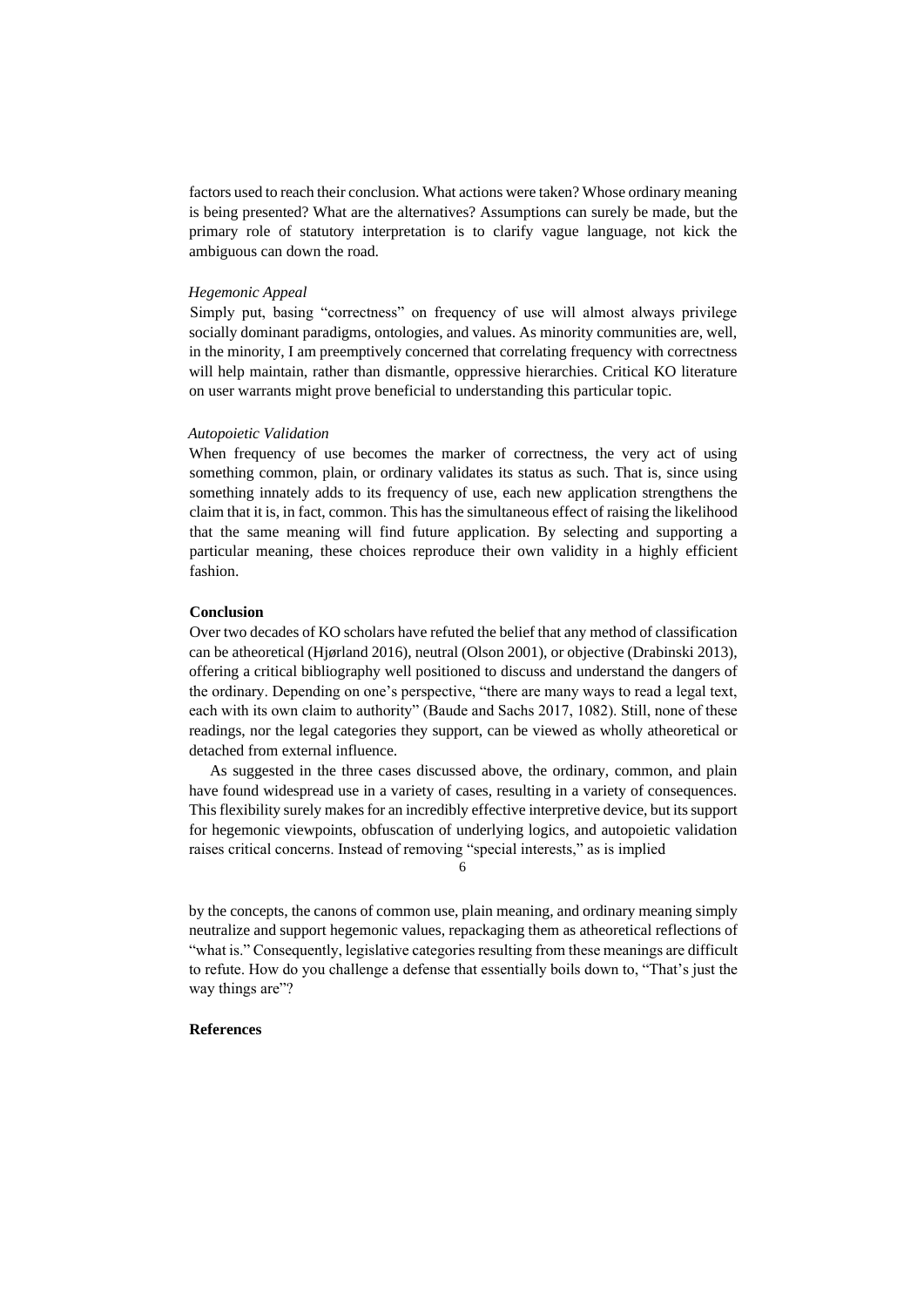American Psychological Association (APA). n.d. "Perceptual classification." In *APA Dictionary of Psychology*. Accessed June 28, 2021. https://dictionary.apa.org/perceptual-classification.

Baude, William and Stephen E. Sachs. 2017. "The Law of Interpretation." *Harvard Law Review*, vol. 130, no. 4: 1079-1147

Drabinski, Emily. 2013. "Queering the Catalog: Queer Theory and the Politics of Correction." *The Library Quarterly: Information, Community, Policy* 83: 94-111. Ehrett, John S. 2019. "Against Corpus Linguistics." *The Georgetown Law Journal Online*, vol. 108: 50-73.

Fox, Melodie J. 2016. "Legal discourse's epistemic interplay with sex and gender classification in the Dewey Decimal Classification." *Library Trends* 64(4): 687-713.

Gray, Horace, and Supreme Court Of The United States. U.S. Reports: Nix v. Hedden, 149 U.S. 304. 1892. Periodical. https://www.loc.gov/item/usrep149304/. Health and

Human Services (HHS), U.S. Department of. 2020a. "Fact Sheet: HHS Finalizes ACA Section 1557 Rule." Office of Civil Rights, June 12, 2020.

https://www.hhs.gov/sites/default/files/1557-final-rule-factsheet.pdf. HHS. 2020b. "4153-01-P" (1557 final rule). Centers for Medicare and Medicaid Services.

https://www.hhs.gov/sites/default/files/1557-final-rule.pdf. Hjørland, Birger. 2016.

"The Paradox of Atheoretical Classification." *Knowledge Organization* 43, no. 5: 313- 23.

- Hjørland, Birger and Hanne Albrechtsen. 1995. "Toward a new horizon in information science: Domain analysis." *Journal of the American Society for Information Science*  46, no. 6: 400-425.
- Hobbs, Pamela. 2011. "Defining the law: (Mis)using the dictionary to decide cases." *Discourse Studies* 13(3): 327-347.

Legal Information Institute (LII). N.d. "Nico JACOBELLIS, Appellant, v. STATE OF OHIO." Cornell Law School. Accessed October 11, 2020. https://www.law.cornell.edu/supremecourt/text/378/184.

Olson, Hope A. 2002. "The Power to Name: Representation in Library Catalogs." *Signs*  26, no. 3 (Spring 2001): 639-668.

Polanyi, Michael. 1966. *The Tacit Dimension*. Chicago: University of Chicago. Quine, W.V. 1969. *Ontological Relativity and Other Essays.* New York: Columbia University Press.

7

Scalia, Antonin. 1997. "Common-Law Courts in a Civil-Law System: The Role of United States Federal Courts in Interpreting the Constitution and Laws." In *A Matter of Interpretation: Federal Courts and the Law*: 3-48. Princeton University Press.

Smiraglia, Richard. 2015. *Domain Analysis for Knowledge Organization: Tools for Ontology Extraction.* Oxford: Chandos Publishing.

Solan, Lawrence M. and Tammy Gales. 2016. "Finding ordinary meaning in law: The judge, the dictionary or the corpus?" *International Journal of Legal Discourse* 1(2): 253–276